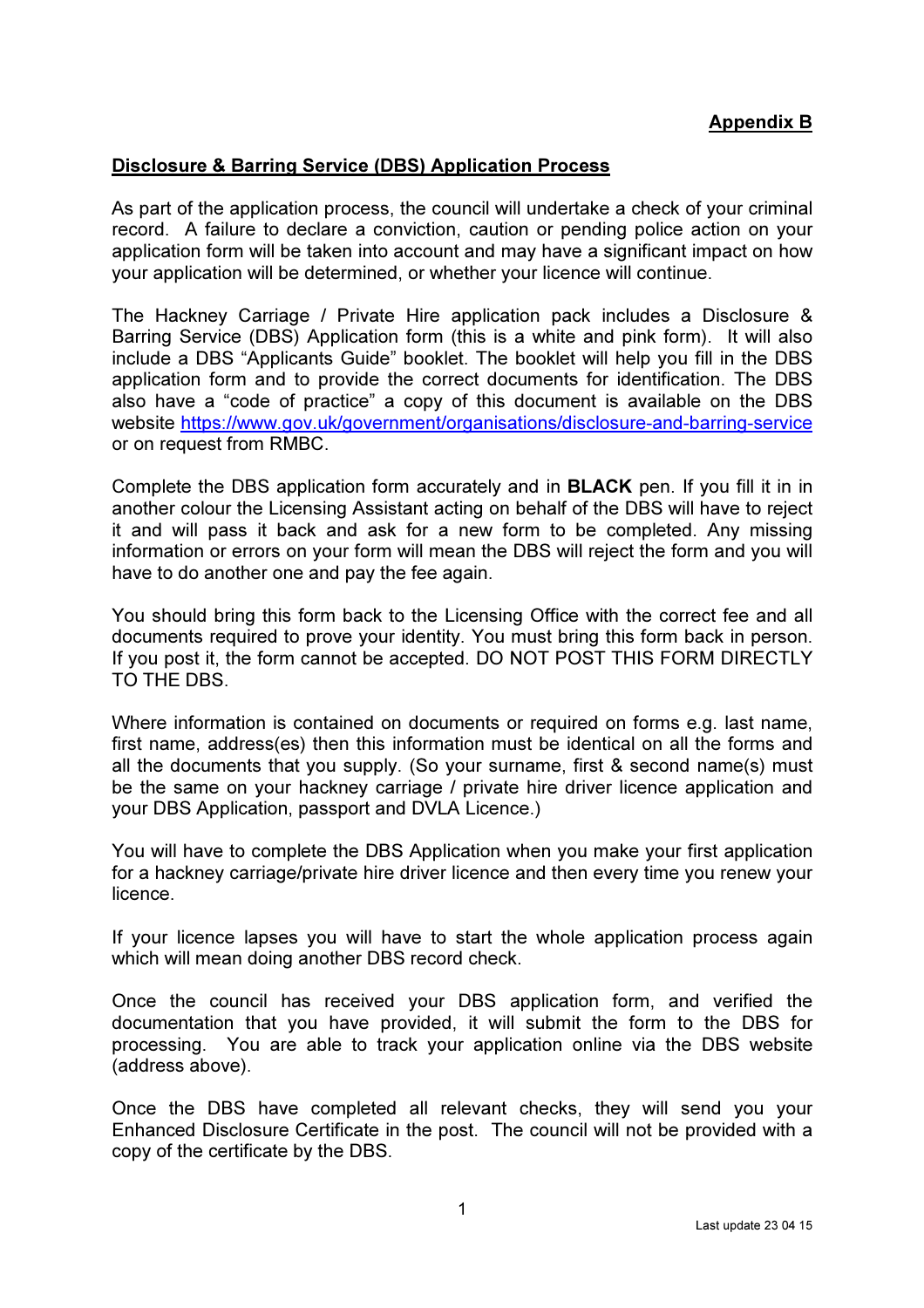Once you have received your certificate from the DBS you must provide it to the council so that it can be reviewed and considered as part of the application process. The council will use the information contained within your Disclosure Certificate (along with other information) to assess whether you are a fit and proper person to hold a driver licence, it will do this with reference to council's "Policy relating to the relevance of previous convictions and other relevant information".

Your application will not progress until the council has received the Enhanced Disclosure Certificate for you.

The Disclosure & Barring Service (DBS) has asked the Licensing Section to include a copy of the authority's statement of policy for the recruitment of ex-offenders, this policy statement is below for you to read. However it is important that you should understand that the Licensing Section does NOT employ or recruit any person for the purposes of becoming licensed to driver hackney carriage and/or private hire vehicles.